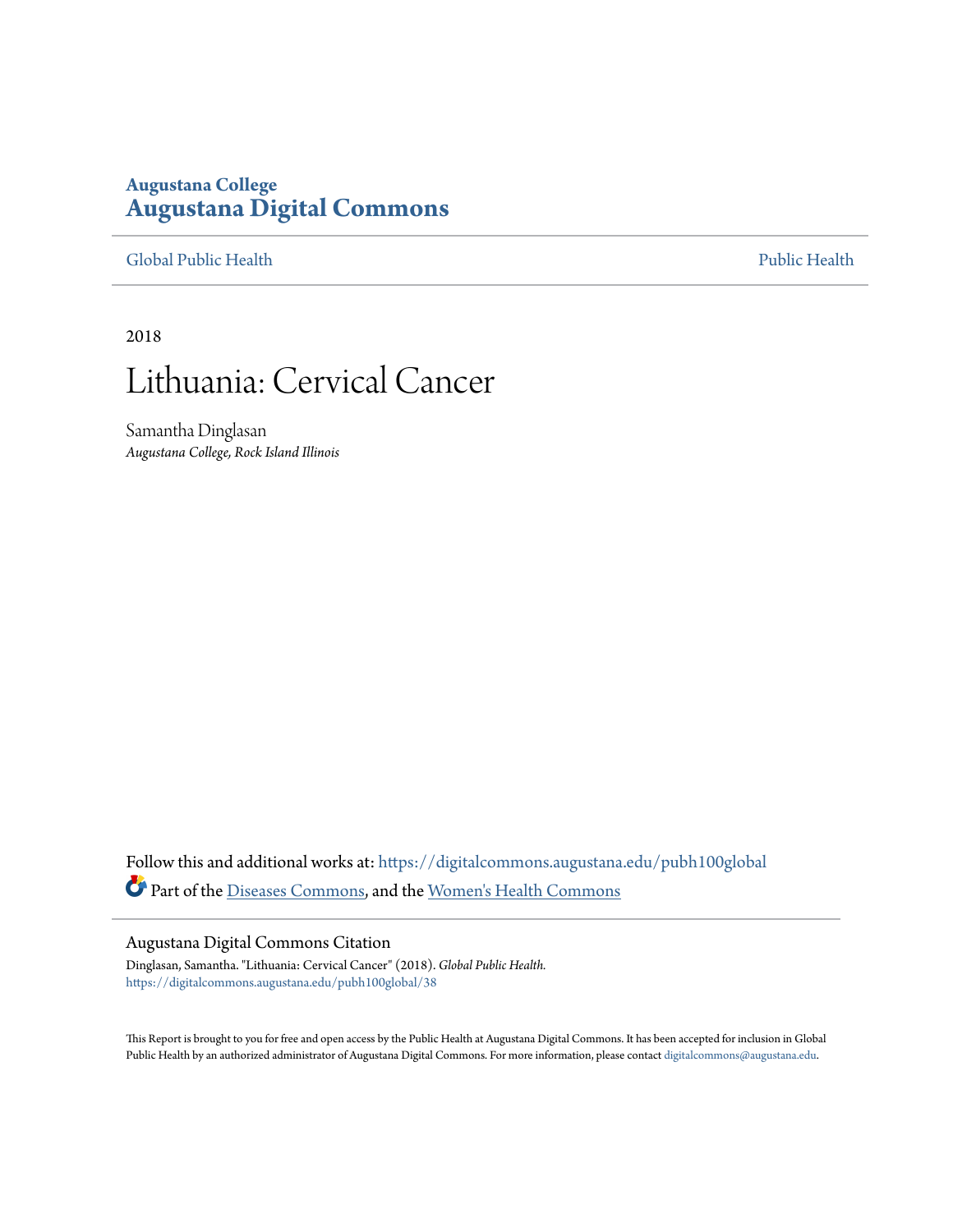| <b>Lithuania: Cervical Cancer</b> |                                                                                                                                                 |
|-----------------------------------|-------------------------------------------------------------------------------------------------------------------------------------------------|
| Country                           | <b>FINLAND</b><br>Lithuania<br>ESTONA<br>Figure 1. Country<br><b>ATUM</b><br>Report, n.d.<br><b>ITHUANIA</b><br>BELARUS<br><b><i>POLAND</i></b> |
| <b>Population</b>                 | 2.8 million $-50/50$ men and women (As of<br>2017)<br>Majority ethnic Lithuanian and the rest are.<br>European influences, Asian and African    |
| <b>Major Religion</b>             | Christianity – Catholicism<br>Home to about 1,000 refugees [2]                                                                                  |
| <b>Government Type</b>            | Unitary Semi-Presidential Representative<br>Democratic Republic*[7]                                                                             |
| <b>President</b>                  | Elected; Executes the law; Can serve two<br>five-year terms [7] and appoints the Prime<br>Minister & Cabinet                                    |

\*The government has a president that works alongside a prime minister and a cabinet

## **Lithuania's Background, Government, and History**

Lithuania is in Northeastern Europe near the Baltic Sea and shares its borders with Poland, Latvia, Belarus, and Russia. The cabinet consists of the Legislative, Executive and Judicial branches, like a democratic system, and has multiple parties within their government. In the 1990s, Lithuania has gone through some power struggles. From 1918-1940, Lithuania went to war to achieve independence for themselves and from 1944-1990, Soviets were occupying Lithuania until nationalists declared independence on March  $11<sup>th</sup>$ , 1990 – the

first Soviet republic to do so [8].

## **Health Concerns in the Nation**

Some health problems this country has been facing include poor healthcare and healthcare corruption, lack of education, and high mortality rates that are attributed to suicide rates, motor vehicle traffic crashes, and cervical cancer in women. Cervical cancer is when the cells of the cervix start to mutate and eventually create a tumor [6]. Cervical cancer has an unclear cause but the Human Papillomavirus (HPV) is a sexually transmitted infection that causes genital warts and cancers [3]. Women between the ages of 15 to 64 years old, those with inadequate health services, and sexually active young adults who have multiple partners are the groups most at risk of developing this disease.



Figure 2. Mayo Clinic, n.d.

# **Studies Show**

According to a study done on the burden caused by cervical cancer and prevention methods, the highest overall incidence rates occur in Central/Eastern Europe; around 14.9 new cases per 100,000 people in the region. Figure 3., from the same study, shows out of every 100,000 people

Samantha Dinglasan PUBH 100